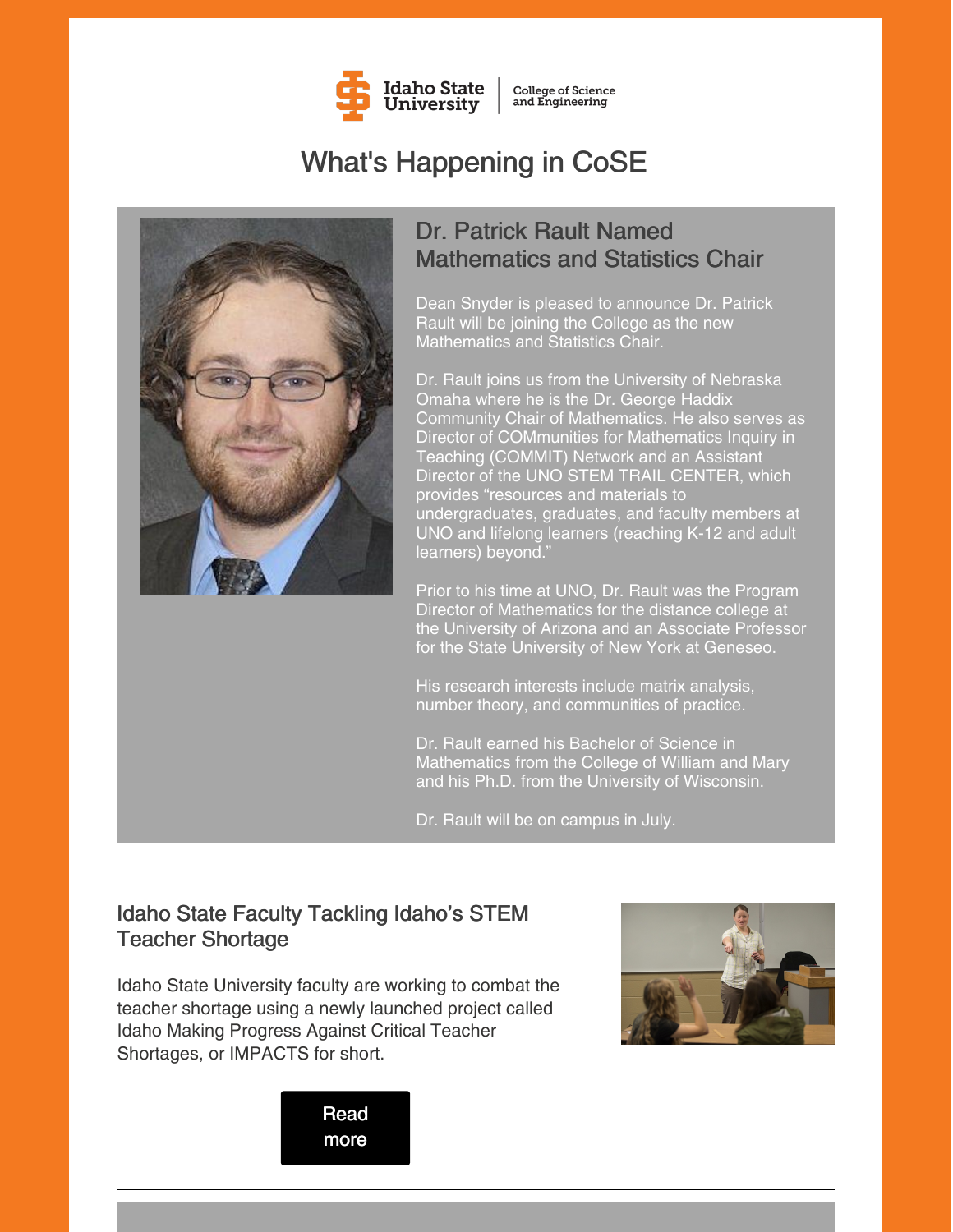## Seven Proposals from ISU Researchers Selected for CAES Collaboration Program Development Funds

Seven projects pairing researchers from Idaho State University's College of Science and Engineering with their Idaho National Laboratory counterparts are getting a boost from the Center for Advanced Energy Studies.

> [Read](https://www.isu.edu/news/2022-spring/seven-proposals-from-isu-researchers-selected-for-caes-collaboration-program-development-funds.html) more

# **Pillars of Achievement**

A reception honoring College of Science and Engineering Professional Achievement and Outstanding Student Award winners.

> You are invited to be an esteemed quest as we recognize this year's award winners.

### Friday, May 6, 2022 | 5 p.m. Salmon River Suite, Pond Student Union

Professional Achievement Award Winner David J Jeppesen

#### **Outstanding Student Award Recipients**

Robert Spears, Physical & Engineering Sciences Camille Hansen, Natural Sciences Alexander Wooding, Master's candidate Ali Shokrgozar, Doctoral candidate



**College of Science** and Engineering

RSVP by May 2, 2022 cose@isu.edu or (208) 282-3099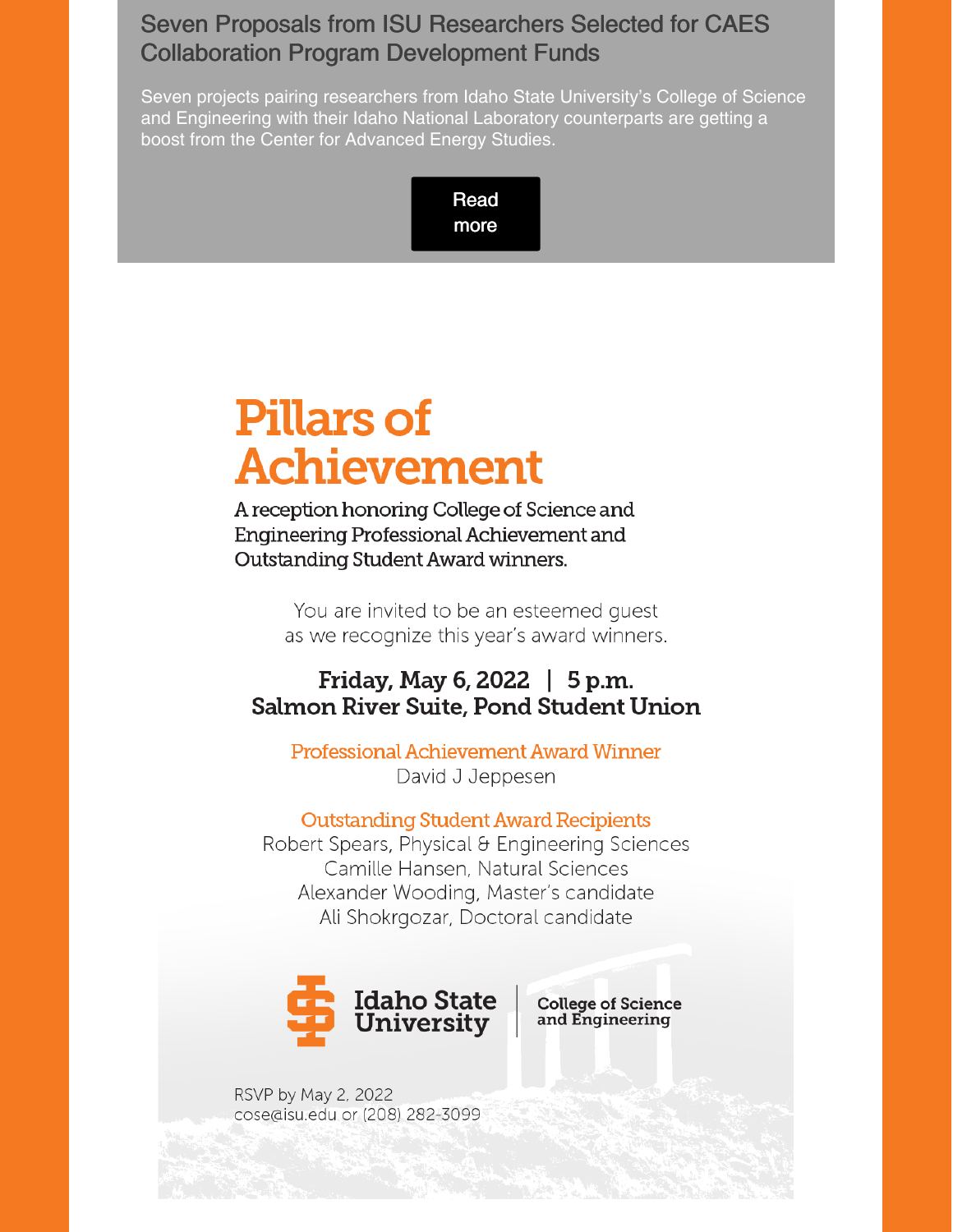#### Nominations Wanted for CoSE Committees

We have four open committee seats for the upcoming Academic Year (22-23). The open seats are:

CoSE Executive Committee - 1 Science and 1 Engineering Graduate Council - 1 Science Open Resource Committee - 1 Science or Engineering

Faculty interested in serving on any of the committees listed below are asked to submit their name and committee preference to April Robinson via [email](mailto:aprilrobinson@isu.edu) by 5 p.m. on Friday, April 22.

If you have any questions about the committees, contact April.

### Help Us Share Your Accomplishments!

Our College's outstanding faculty, staff, and students achieve many notable research and professional accomplishments. In addition, our departments regularly have newsworthy advancements. We want to make sure those stories are shared publicly. Here are a few ways you can provide a news tip to help get the word out:

U[s](https://www.isu.edu/news/story-form/)e this **Story [Submission](https://www.isu.edu/news/story-form/) Form** to send your news tip to the Office of Marketing and Communications.

Send an email to Logan McDougall [\(loganmcdougall@isu.edu](mailto:loganmcdougall@isu.edu)) with a brief description of the news to be shared.

You ar[e](https://www.isu.edu/news/story-form/) always welcome to create a draft story, submit it via the **Story [Submission](https://www.isu.edu/news/story-form/) Form**, or send it to Logan. The Office of Marketing and Communications and Logan will coordinate to get the story finalized and distributed to the media outlets/platforms that best tell the story.

# From Around ISU

#### More than \$823,000 Raised in Idaho State University's Two-Day Giving Campaign

Idaho State University raised \$823,635 for student scholarships and support during its inaugural 32-hour [Bengal](https://www.isu.edu/news/2022-spring/more-than-823000-raised-in-idaho-state-universitys-two-day-giving-campaign.html) Giving Day campaign. Gifts were made

#### South 8th Avenue Road **Closure**

Starting as soon as Saturday, April 30, an [on-campus](https://www.isu.edu/news/2022-spring/south-8th-avenue-road-closure.html) section of S. 8th Avenue will be closed to make repairs to the underground steam tunnel.

The one-block section of road

#### Volunteers Needed for Commencement

Commencement will be held on Saturday, May 7, in Holt Arena at 10 a.m. and 2 p.m. As always, the success of commencement will be dependent upon our [dedicated](https://www.isu.edu/news/2022-spring/volunteers-needed-for-commencement.html) team of staff volunteers.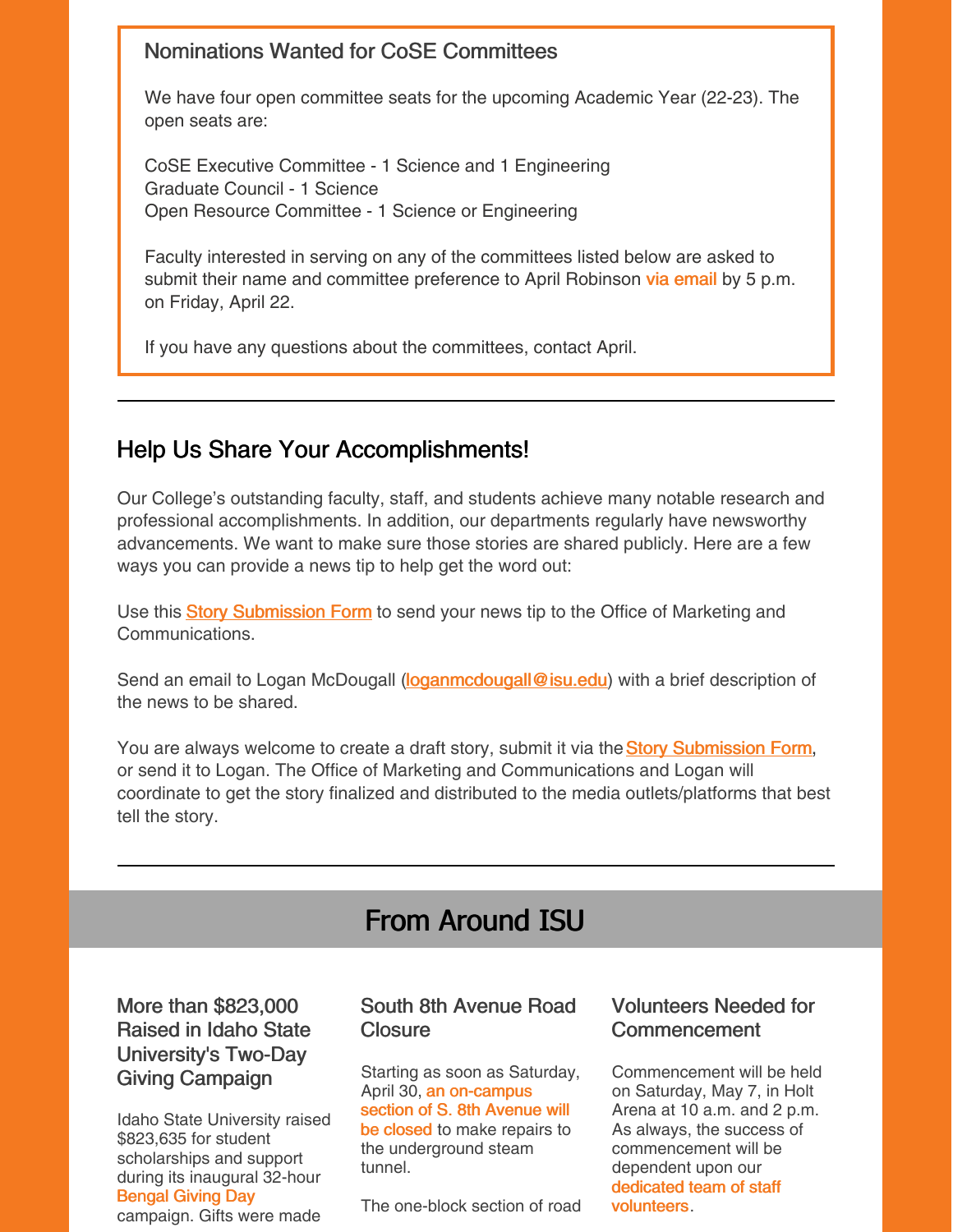from 1,377 alumni, friends, employees, parents, and students around the world.

between E. Lovejoy Street and Martin Luther King, Jr. Boulevard will be closed to vehicles and foot traffic until September.

#### New Student Orientation Volunteers **Needed**

#### Another New Student

**[Orientation](https://myemail.constantcontact.com/New-Student-Orientation-Volunteers-Needed.html?soid=1127399030149&aid=31KxlCsnwk8)** season is approaching, and volunteers are needed to provide the best experience for our students.

There will be a mix of inperson and virtual events. Volunteers are greatly needed for each in-person session in the following roles: greeters, way-finders, behind-the-scenes support services, and meal hosts. Additionally, we need faculty members to have lunch with students during in-person sessions.

#### President's Ice Cream Social Scheduled for April 26

All students and employees are welcome to attend a free ice cream social on the Quad from 1 - 2 p.m.

If you would like to help, please complete the Commencement Volunteer Sign Up form ASAP. Training will be provided. Lunch will be provided for volunteers who work both ceremonies.

#### Academic Affairs Town Hall Planned for April 26

Dr. Karen Appleby, Interim Vice President of Academic Affairs and Provost, invites you to an [Academic](https://myemail.constantcontact.com/Academic-Affairs-Town-Hall--April-2022.html?soid=1127399030149&aid=fTHr5UBD_ak) Affairs Town Hall on Tuesday, April 26, from 4 to 5 p.m.

Topics will include a program health update, end-ofsemester information, and overview of the FY23 budget.

# Dates to Remember

| April 25<br>Late 8-week and full semester course<br>grading opens<br><b>Final Examinations</b><br>May 2 - 6<br>May 6<br>Spring 2022 classes end<br>May 7<br>Commencement (May & August 2022)<br>graduates)<br>May 10<br>Late 8-week and full semester course<br>grading closes at 5:00 pm<br><b>May 16</b><br>Classes begin for Early-4, Early-6, Early-8<br>and Full term<br><b>May 30</b><br>Memorial Day holiday (Monday - no classes) |  |
|-------------------------------------------------------------------------------------------------------------------------------------------------------------------------------------------------------------------------------------------------------------------------------------------------------------------------------------------------------------------------------------------------------------------------------------------|--|
|                                                                                                                                                                                                                                                                                                                                                                                                                                           |  |
|                                                                                                                                                                                                                                                                                                                                                                                                                                           |  |
|                                                                                                                                                                                                                                                                                                                                                                                                                                           |  |
|                                                                                                                                                                                                                                                                                                                                                                                                                                           |  |
|                                                                                                                                                                                                                                                                                                                                                                                                                                           |  |
|                                                                                                                                                                                                                                                                                                                                                                                                                                           |  |
|                                                                                                                                                                                                                                                                                                                                                                                                                                           |  |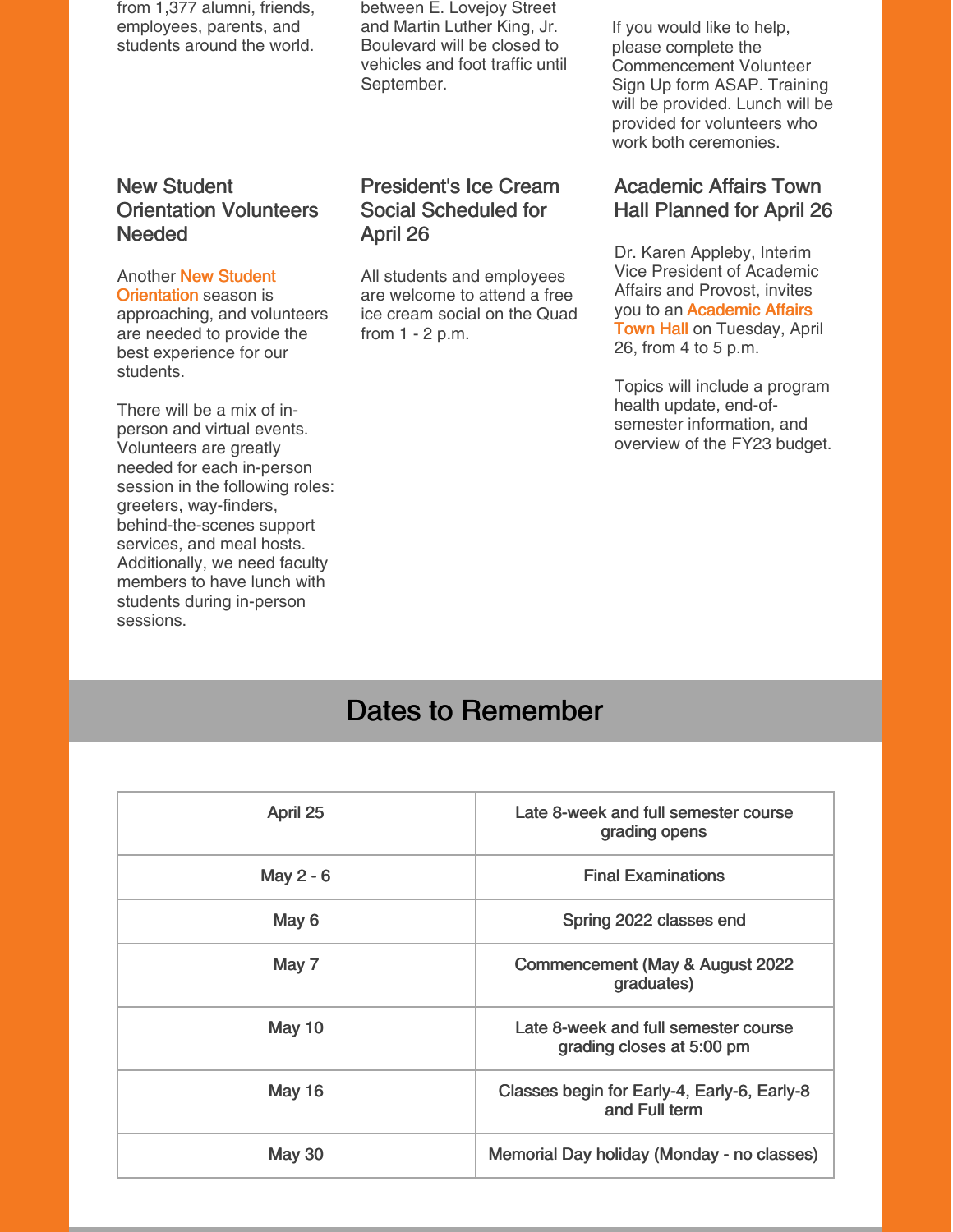# Upcoming Events in the College of Science and **Engineering**

For a compl[e](https://isu.edu/cse/calendar/)te list of CoSE events, check out the College Event [Calendar](https://isu.edu/cse/calendar/) and click an event to get more details. Updates can also be found on [Facebook](https://www.facebook.com/IdahoStateUCoSE), [Twitter](https://twitter.com/IdahoStateUCoSE), [LinkedIn](https://www.linkedin.com/company/idaho-state-university-college-of-science-and-engineering), and **[Instagram](https://www.instagram.com/idahostateucose/)**. To add events to the calendar, please contact the Administrative Assistants in your department. The university-wide calendar of events is available [here](https://www.isu.edu/calendar/).

# April 17 - April 23

#### Department/Program

Physics

Event

Colloquium: Dr. Stephanie Wissel California Polytechnic State University "Tuning into the Highest Energy Cosmic Neutrinos"

#### **Details**

Mon, April 18 4 pm - 5 pm

Zoom link:

TBD

Department/Program

Nuclear Engineering

Event

Weekly Seminar Series

#### **Details**

Wed, April 20 4 pm - 5 pm BA 304 and TAB 286

Zoom link:

Contact Dr. [Amir](mailto:aliamir@isu.edu) Ali for Zoom access

Department/Program

**Geosciences** 

Event

Colloquium: Xiafei Pu INL

**Details** 

Wed, April 20 4 pm - 5 pm PS 108

Zoom link:

https://isu.zoom.us/j/83794277124? [pwd=QVVFMVByU1k1M3VsMEZTZy9](https://isu.zoom.us/j/83794277124?pwd=QVVFMVByU1k1M3VsMEZTZy9NYjZmdz09) NYjZmdz09

#### Department/Program

Biological Sciences

Event

Seminar: Elena Boer

**Details** 

Thurs, April 21 4 pm - 5 pm Lecture Center 10

Department/Program

ALL

Event

BENGAL VISIT DAY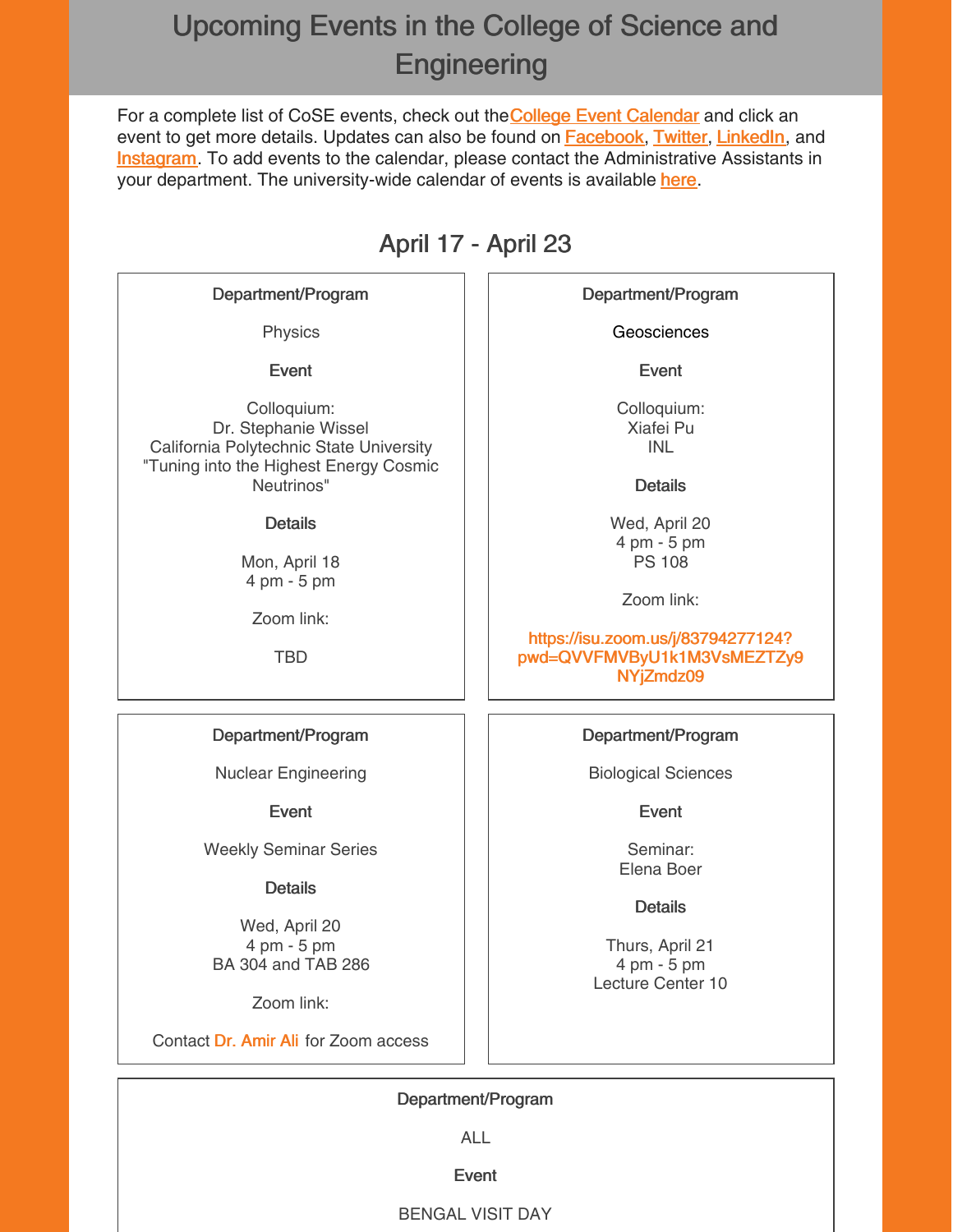#### **Details**

Sat, April 23 8 am - 1 pm Lecture Center 10

## April 24 - April 30

Department/Program

Physics

Event

Colloquium: Dr. Denver Whittington

**Details** 

Mon, April 25 4 pm - 5 pm

Zoom link:

TBD

Department/Program

**Geosciences** 

Event

Colloquium: Seminar Trip Review

**Details** 

Wed, April 27 4 pm - 5 pm PS 108

Zoom link:

https://isu.zoom.us/j/83794277124? [pwd=QVVFMVByU1k1M3VsMEZTZy9](https://isu.zoom.us/j/83794277124?pwd=QVVFMVByU1k1M3VsMEZTZy9NYjZmdz09) NYjZmdz09

#### Department/Program

Nuclear Engineering

Event

Weekly Seminar Series

Details

Wed, April 27 4 pm - 5 pm BA 304 and TAB 286

Zoom link:

Contact Dr. [Amir](mailto:aliamir@isu.edu) Ali for Zoom access

Department/Program

**Chemistry** 

Event

Graduate Dinner

**Details** 

Wed, April 27 7 pm - 8 pm College Market 604 S. 8th Ave.

Department/Program

Biological Sciences

Event

Seminar: Anirban Chakraborty

**Details**